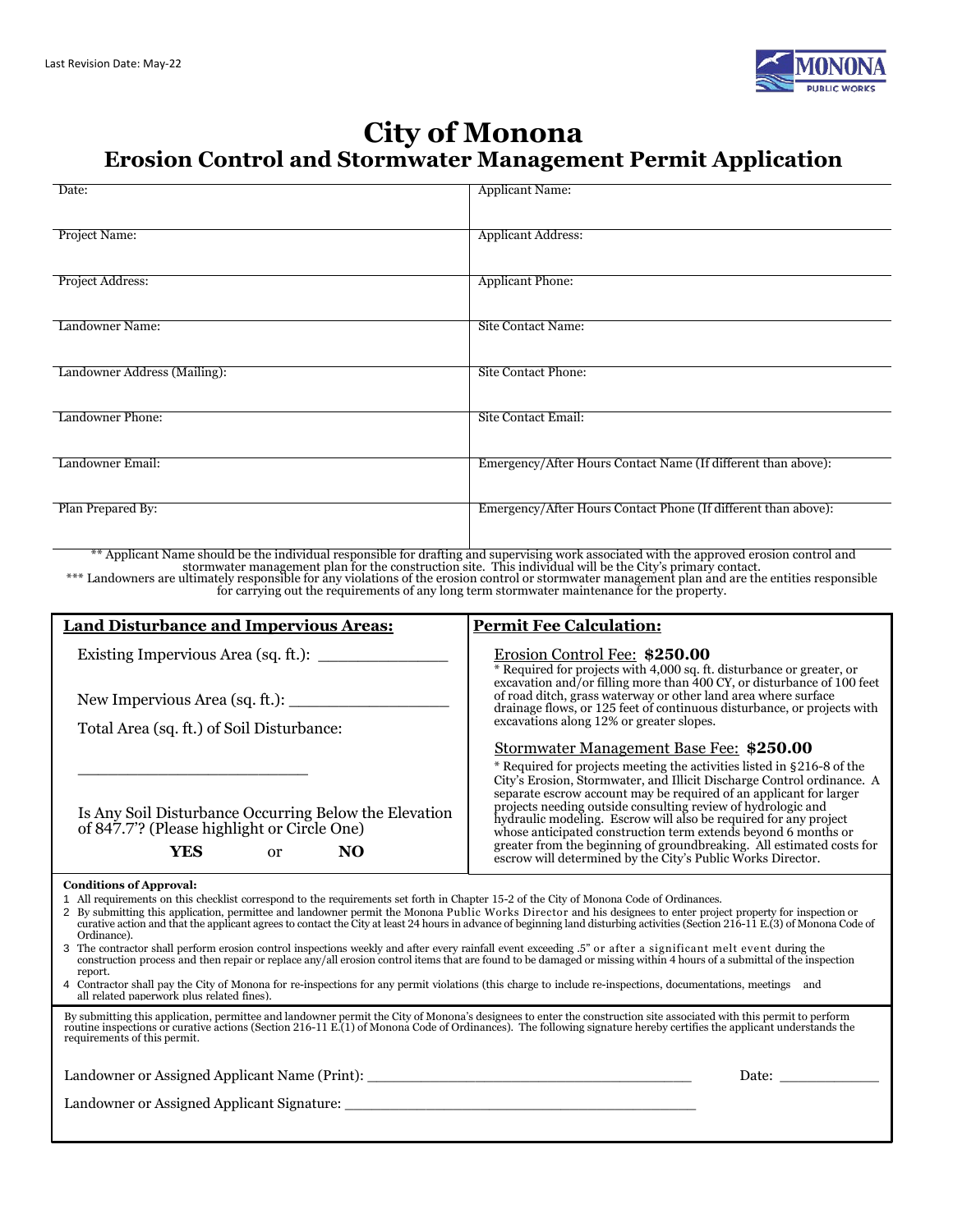

# **Erosion Control Application Checklists**

Please check the appropriate box: I = Included; NA = Non-Applicable

|  | (If "NA" is checked, an explanation must be entered.) |
|--|-------------------------------------------------------|
|  |                                                       |

|                                                                                                                                                                                                 |   | <b>Applicant</b> |                                   |             |           |             | Monona<br><b>Engineer</b> |  | <b>Monona</b><br><b>Public</b><br><b>Works</b> |  |
|-------------------------------------------------------------------------------------------------------------------------------------------------------------------------------------------------|---|------------------|-----------------------------------|-------------|-----------|-------------|---------------------------|--|------------------------------------------------|--|
| <b>Plan Requirement</b>                                                                                                                                                                         | I |                  | NA Explanation / Location in Plan | $\mathbf I$ | <b>NA</b> | $\mathbf I$ | <b>NA</b>                 |  |                                                |  |
| 1. Property lines, lot dimensions and limits of<br>disturbed area including disturbed areas within five<br>(5) feet of the property line.                                                       |   |                  |                                   |             |           |             |                           |  |                                                |  |
| 2. Limits and quantities of impervious area, including,<br>but not necessarily limited to, buildings, roads,<br>driveways, parking lots, and indicate type of paving<br>and surfacing material; |   |                  |                                   |             |           |             |                           |  |                                                |  |
| 3. All natural and artificial water features, ordinary<br>high-water marks of all navigable waters, 100-yr<br>flood elevations, and delineated wetland<br>boundaries.                           |   |                  |                                   |             |           |             |                           |  |                                                |  |
| 4. Cross sections and profiles of channels, swales and<br>road ditches.                                                                                                                         |   |                  |                                   |             |           |             |                           |  |                                                |  |
| Culvert sizes.<br>5.                                                                                                                                                                            |   |                  |                                   |             |           |             |                           |  |                                                |  |
| 6. Direction of runoff flow (contours or runoff arrows).                                                                                                                                        |   |                  |                                   |             |           |             |                           |  |                                                |  |
| Watershed size for each contributing drainage area.<br>7.                                                                                                                                       |   |                  |                                   |             |           |             |                           |  |                                                |  |
| Design discharge for ditches and structural<br>8.<br>measures (flow calculations).                                                                                                              |   |                  |                                   |             |           |             |                           |  |                                                |  |
| Runoff velocities in channels (feet/second,<br>9.<br>meters/second).                                                                                                                            |   |                  |                                   |             |           |             |                           |  |                                                |  |
| 10. Fertilizer and seeding rates (seed, fertilizer, and<br>mulch).                                                                                                                              |   |                  |                                   |             |           |             |                           |  |                                                |  |
| Time schedule for stabilizing exposed soil.<br>11.                                                                                                                                              |   |                  |                                   |             |           |             |                           |  |                                                |  |
| 12. Prevent gully and bank erosion and apply<br>minimum standards for sheet and rill erosion: 5.0<br>ton/acre/yr. soil loss using USLE.                                                         |   |                  |                                   |             |           |             |                           |  |                                                |  |

Checklist continues, see next page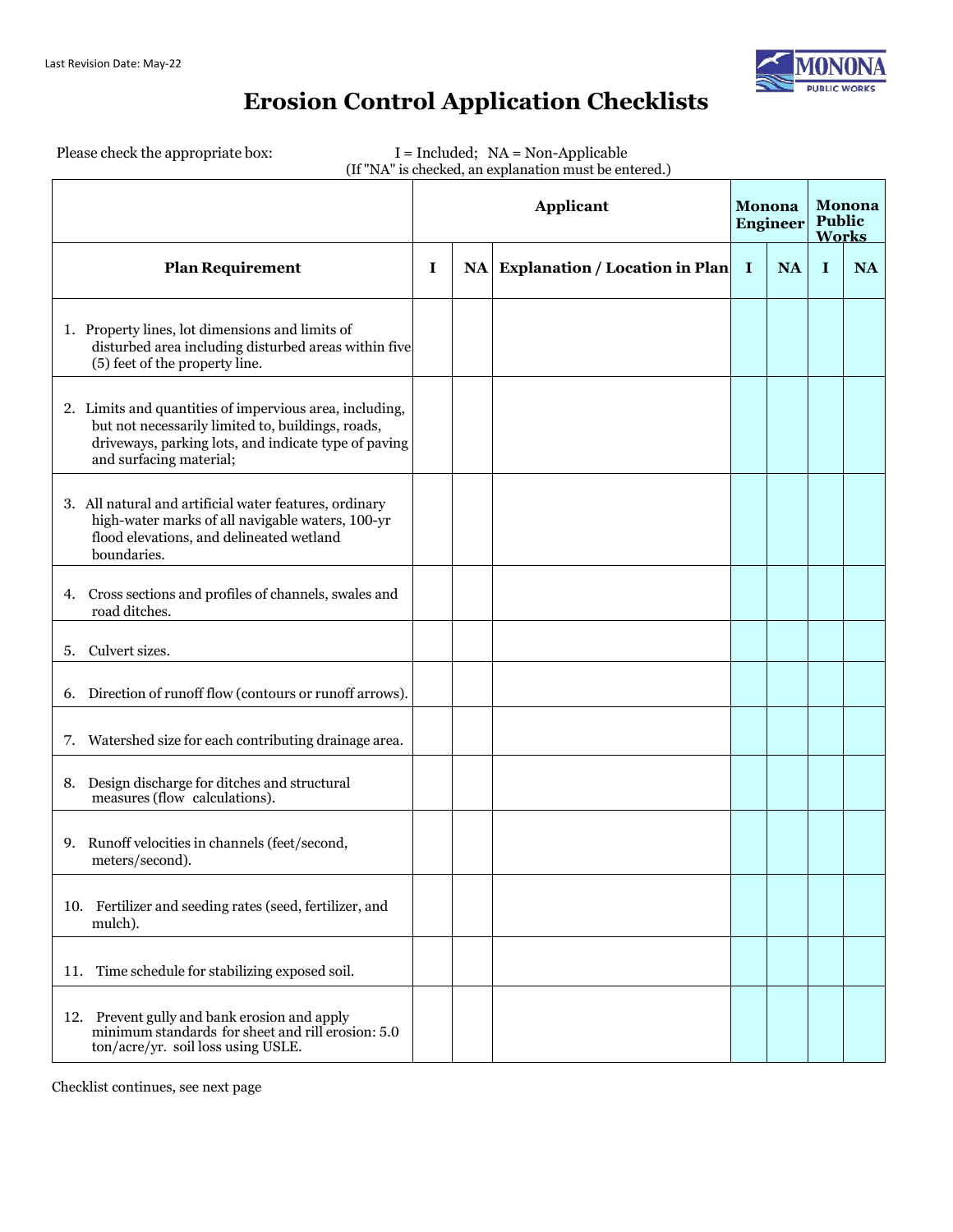

| <b>Application Requirement</b>                                                                                                           | I | NA Explanation / Location in Plan | $\bf{I}$ | <b>NA</b> | $\mathbf{I}$ | <b>NA</b> |
|------------------------------------------------------------------------------------------------------------------------------------------|---|-----------------------------------|----------|-----------|--------------|-----------|
| 13. Description of how the site is to be developed<br>(written description).                                                             |   |                                   |          |           |              |           |
| 14. Provisions for sequential steps mitigating the<br>erosive effect of land disturbing activities (list of<br>erosion control devices). |   |                                   |          |           |              |           |
| 15. Provisions to prevent mud-tracking off-site<br>onto public thoroughfares during<br>construction (stone tracking pad).                |   |                                   |          |           |              |           |
| 16. Any other information necessary to reasonably<br>determine the location, nature, and condition of<br>any physical or                 |   |                                   |          |           |              |           |
| 17. Any proposed changes to the erosion control<br>plan must be submitted and approved.                                                  |   |                                   |          |           |              |           |
| 18. Copies of permits or approvals by other<br>agencies.                                                                                 |   |                                   |          |           |              |           |
| 19. Proposed schedule for completion and<br>installation of all elements of the erosion<br>control plan.                                 |   |                                   |          |           |              |           |
| 20. Estimated cost of completion and installation<br>of all elements of the erosion control plan.                                        |   |                                   |          |           |              |           |

*If stormwater management requirements are applicable, the stormwater checklist must be completed and attached.*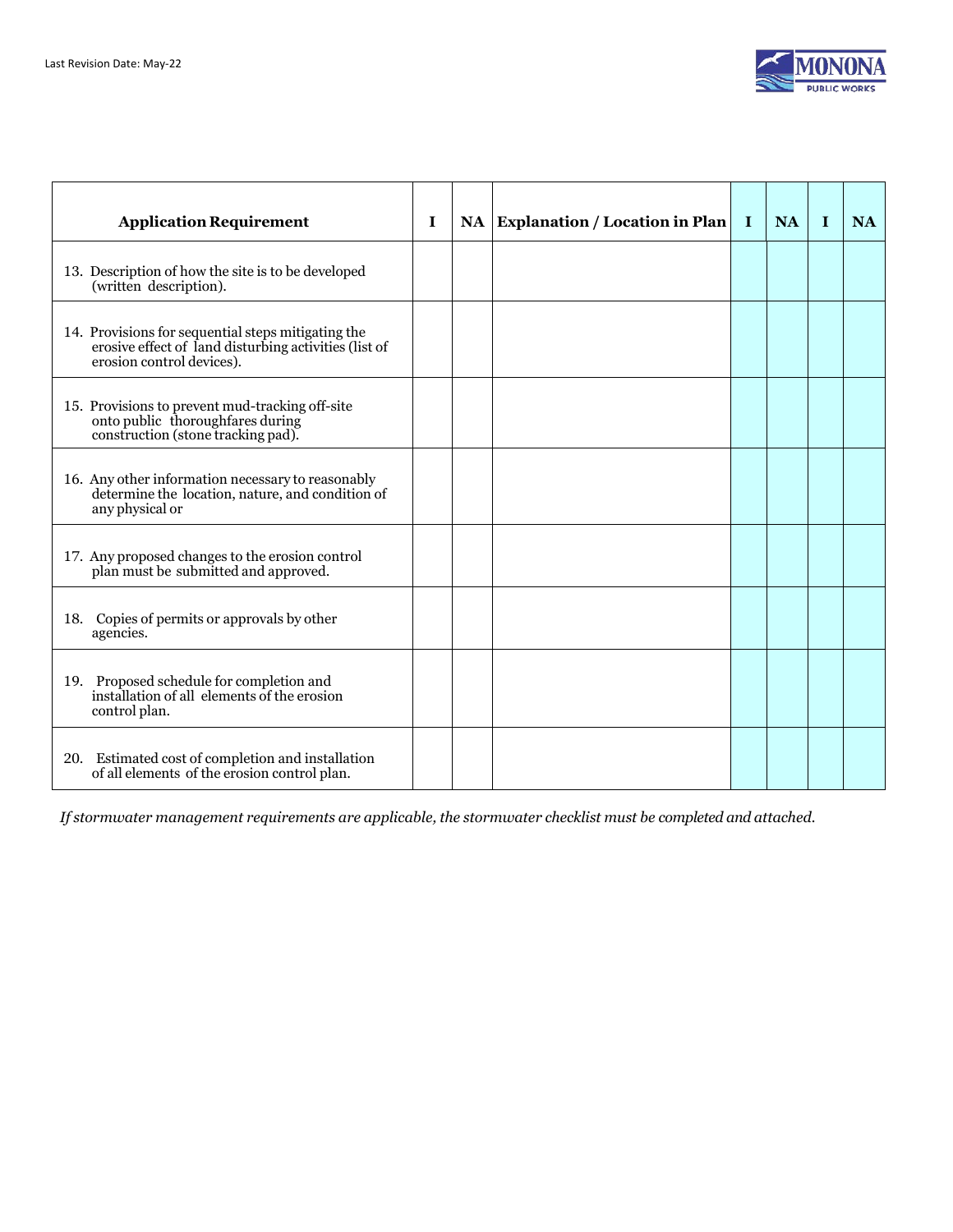

### **Stormwater Management Application Checklists**

*\*\* Only fill outifit meets requirements of a stormwater management permit applicationaccordingtoCityOrdinancesas to permit requirements.*

Please check the appropriate box:  $I = \text{Indued}$ ;  $NA = \text{Non-Applicable}$ *(If "NA" is checked, an explanation must be entered.)*

|                                                                                                                                                                                     |             | Applicant |                                       |             | <b>Monona</b><br><b>Engineer</b> | Monona<br><b>Public</b><br><b>Works</b> |           |  |
|-------------------------------------------------------------------------------------------------------------------------------------------------------------------------------------|-------------|-----------|---------------------------------------|-------------|----------------------------------|-----------------------------------------|-----------|--|
| <b>Plan Requirement</b>                                                                                                                                                             | $\mathbf I$ | <b>NA</b> | <b>Explanation / Location in Plan</b> | $\mathbf I$ | <b>NA</b>                        | $\mathbf{I}$                            | <b>NA</b> |  |
| 1. Narrative describing the proposed<br>project, including implementation<br>schedule of designed practices.                                                                        |             |           |                                       |             |                                  |                                         |           |  |
| 2. Identification of the entity<br>responsible for long-term<br>maintenance of the project.                                                                                         |             |           |                                       |             |                                  |                                         |           |  |
| 3. Map showing drainage areas for each<br>watershed area.                                                                                                                           |             |           |                                       |             |                                  |                                         |           |  |
| 4. A summary of runoff peak flow rate<br>calculations by watershed area for pre-<br>development and post-development<br>conditions.*                                                |             |           |                                       |             |                                  |                                         |           |  |
| 5. Complete site plan (to scale and maximum<br>size of $11" \times 17"$ and specifications.*                                                                                        |             |           |                                       |             |                                  |                                         |           |  |
| 6. Engineered designs for all structural<br>management practices.                                                                                                                   |             |           |                                       |             |                                  |                                         |           |  |
| 7. For new development, trap 5 micron<br>soil particle (80% reduction in TSS)<br>for the 1-year, 24-hour storm event.                                                               |             |           |                                       |             |                                  |                                         |           |  |
| 8. For redevelopment, trap 20 micron soil particle<br>$(40\% \text{ reduction} \text{ in TSS})$ for the 1-year, 24-hour<br>storm event.                                             |             |           |                                       |             |                                  |                                         |           |  |
| 9. For redevelopment with proposed<br>impervious surface greater than 80% of<br>existing, first 0.5 inch of runoff from<br>impervious surfaces captured by green<br>infrastructure. |             |           |                                       |             |                                  |                                         |           |  |
| 10. Treat first 0.5 inches of runoff for control<br>of oil and grease from commercial or<br>industrial areas. (see ordinance)                                                       |             |           |                                       |             |                                  |                                         |           |  |
| 11. Proof of stable outlet capable of carrying the<br>design flow at a non-erosive velocity.                                                                                        |             |           |                                       |             |                                  |                                         |           |  |
| 12. All downspouts, driveways, and other<br>impervious areas shall be directed to<br>pervious surfaces, where feasible.                                                             |             |           |                                       |             |                                  |                                         |           |  |

Checklist continues, see next page.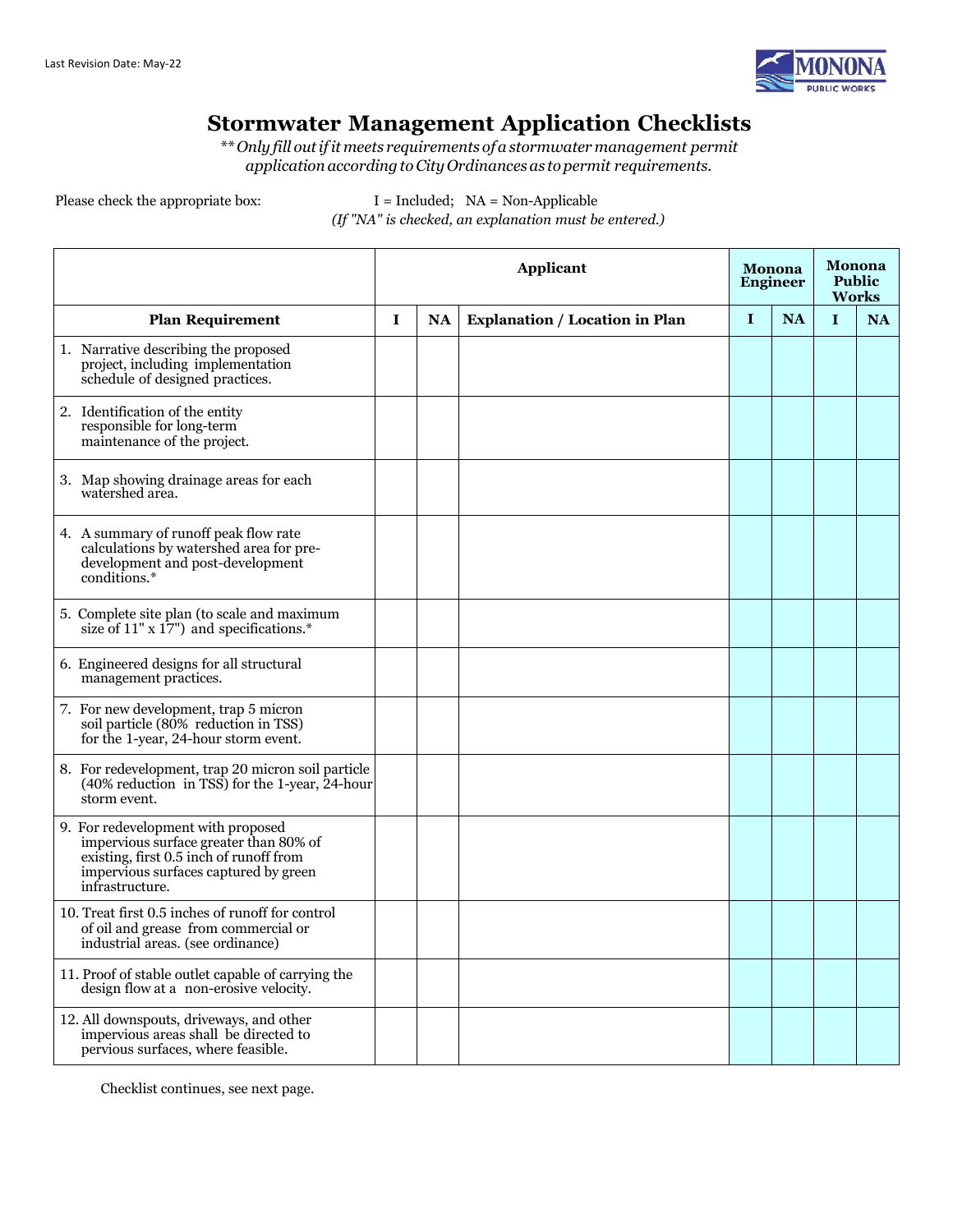

| <b>Plan Requirement</b>                                                                                                                                                                                    | I | <b>NA</b> | <b>Explanation / Location in Plan</b> | Т | <b>NA</b> | <b>NA</b> |
|------------------------------------------------------------------------------------------------------------------------------------------------------------------------------------------------------------|---|-----------|---------------------------------------|---|-----------|-----------|
| 13. For New Development, a summary of<br>infiltration calculations including<br>predevelopment infiltration volume,<br>calculated infiltration goal, and achieved<br>post-development infiltration volume. |   |           |                                       |   |           |           |
| 14. Maintenance plan and schedule for all<br>permanent stormwater management<br>practices.                                                                                                                 |   |           |                                       |   |           |           |
| 15. Copy of Preliminary Review Letter, if<br>applicable.                                                                                                                                                   |   |           |                                       |   |           |           |
| 16. Proposed schedule for completion and<br>installation of all elements of the stormwater<br>management plan.                                                                                             |   |           |                                       |   |           |           |
| 17. Estimated cost of completion and<br>installation of all elements of the stormwater<br>management plan.                                                                                                 |   |           |                                       |   |           |           |
| 18. Evidence of financial responsibility to<br>complete work proposed in plan.                                                                                                                             |   |           |                                       |   |           |           |
| 19. Copy of stormwater maintenance agreement<br>required by s. $216-11(C)(4)$ for privately<br>owned stormwater practices.                                                                                 |   |           |                                       |   |           |           |

\* See stormwater Management Plan Notes Below

### **Stormwater Management Plan Notes**

#### **The summary table in plan requirement (4) must include the following:**

A) existing conditions peak flow rates

- B) post construction peak flow rates with no detention
- C) post construction peak flow rates with detention
- D) assumed runoff curve numbers
- E) time of concentration used in calculations

#### **Complete site plan and specifications in plan requirement (5) must include the following:**

- \*\* Note: Plan must be to scale with a maximum size of 11" x 17"
- A) property lines and lot dimensions
- B) all buildings and outdoor uses, existing and proposed, including all dimensions and setbacks
- C) all public and private roads, interior roads, driveways and parking lots, showing traffic patterns and type of paving and surfacing material
- D) all natural and artificial water features
- E) depth to bedrock
- F) depth to seasonal high-water table
- G) the extent and location of all soil types as described in the Dane County Soil Survey, slopes exceeding 12%, and areas of natural woodland or
- H) existing and proposed elevations
- I) elevations, sections, profiles, and details as needed to describe all natural and artificial features of the project
- J) soil erosion control and overland runoff control measures, including runoff calculations as appropriate
- K) detailed construction schedule
- L) copies of permits or permit applications required by any other governmental entities or agencies
- M) any other information necessary to reasonably determine the location, nature and condition of any physical or environmental features
- N) location of all stormwater management practices
- O) all existing and proposed drainage features
- P) the location and area of all proposed impervious surfaces
- Q) the limits and area of the disturbed area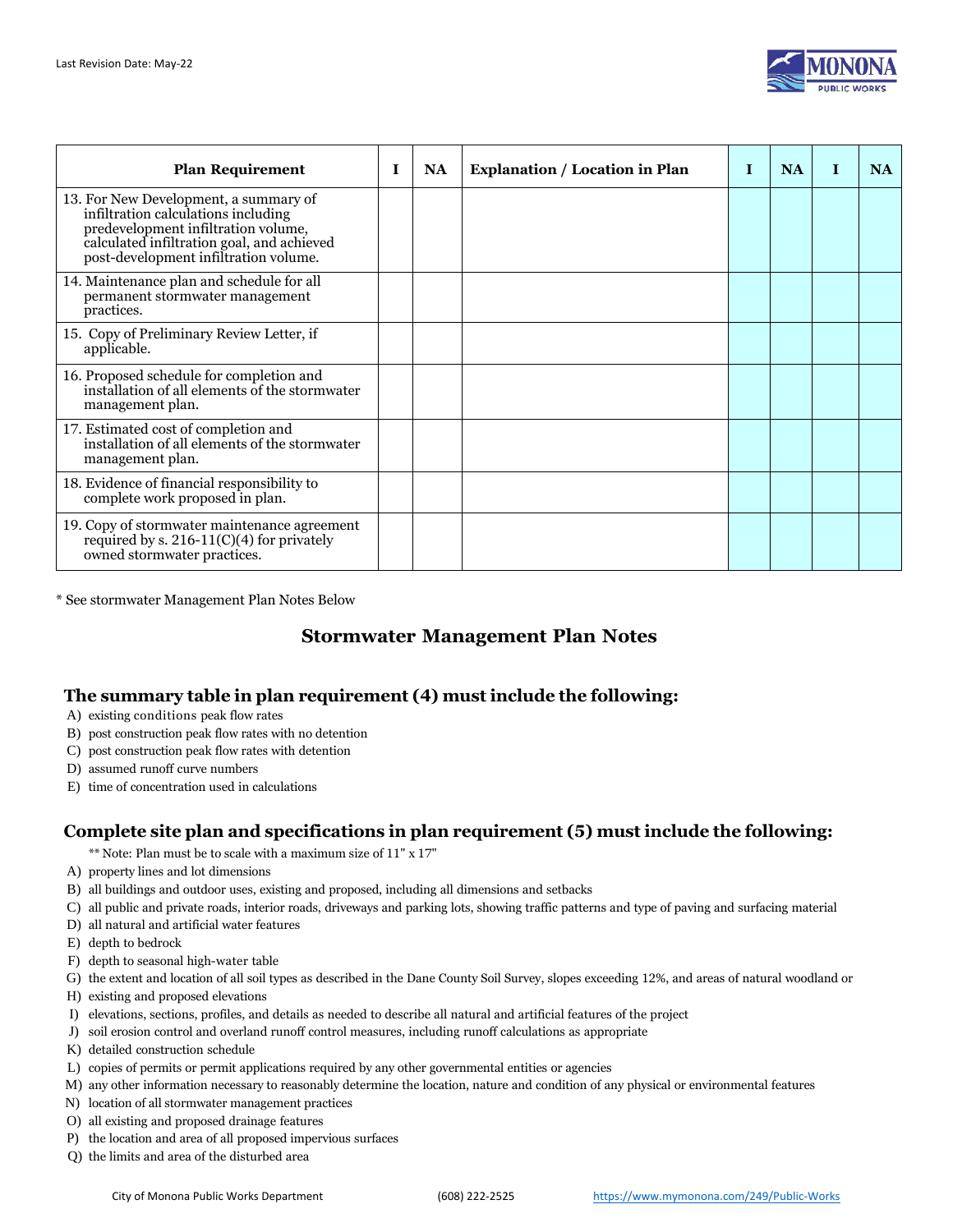

### **City of Monona / NR 151 Standards**

*\*\*WIDNR,DaneCounty,CityofMononaErosion Control andStormwaterManagementPermit Standards checklist.*

Please check or circle the appropriate box:  $I = \text{Indued}$ ; NA = Non-Applicable

*(If "NA" is checked, an explanation must be entered.)*

|                           |                                                                                                                                                                                                                                   | <b>Applicant</b> |             |                                                                                                                    | <b>Monona</b><br><b>Engineer</b> |           | Monona<br><b>Public</b><br>Works |           |
|---------------------------|-----------------------------------------------------------------------------------------------------------------------------------------------------------------------------------------------------------------------------------|------------------|-------------|--------------------------------------------------------------------------------------------------------------------|----------------------------------|-----------|----------------------------------|-----------|
|                           | NR 151 Standards                                                                                                                                                                                                                  | 1                | <b>NA</b>   | <b>Explanation / Location in Plan</b>                                                                              | 1                                | <b>NA</b> | T                                | <b>NA</b> |
| $\boldsymbol{\mathit{1}}$ | NR 151.105 Construction site performance<br>standard (less than 1 acre land disturbance)                                                                                                                                          |                  |             |                                                                                                                    |                                  |           |                                  |           |
| a.                        | Disturbed site less than 1 acre? (NR 151.105(1)(a))                                                                                                                                                                               | Y                | N           | $Yes = complete 1.b. & 1.c. No = NR$<br>151.105 does not apply. Skip 1.b. & 1.C<br>& go to #2 below.               |                                  |           |                                  |           |
| b.                        | BMP controls to prevent soil tracking onto streets                                                                                                                                                                                |                  |             |                                                                                                                    |                                  |           |                                  |           |
| c.                        | BMP controls to prevent or reduce discharge of<br>sediment from disturbed areas into storm water<br>inlets, adjacent waters of the state, drainage ways<br>flowing off site, dewatering activities, eroding soil<br>stockpiles    |                  |             |                                                                                                                    |                                  |           |                                  |           |
|                           |                                                                                                                                                                                                                                   |                  |             |                                                                                                                    |                                  |           |                                  |           |
| $\boldsymbol{2}$          | NR 151.11 Construction site performance<br>standard (greater than 1 acre land disturbance)                                                                                                                                        |                  |             |                                                                                                                    |                                  |           |                                  |           |
| a.                        | Disturbed site area less than 1 acre? (NR 151.11(2))                                                                                                                                                                              | Y                | N           | $Yes = Exempt from NR 151.11, skip$<br>$\#2.b., c. \& d.$ and complete $\#1$<br>above & #3 bellow. No = go to 2.b. |                                  |           |                                  |           |
|                           | b. BMP controls to prevent soil tracking onto streets                                                                                                                                                                             |                  |             |                                                                                                                    |                                  |           |                                  |           |
|                           | BMP controls to prevent or reduce discharge of<br>sediment from disturbed areas into storm water<br>c. inlets, adjacent waters of the state, drainage<br>ways flowing off site, dewatering activities,<br>eroding soil stockpiles |                  |             |                                                                                                                    |                                  |           |                                  |           |
| d.                        | BMP controls with no more than 5 tons/ac/yr soil loss<br>during construction (written plan required<br>including USLE evaluation)                                                                                                 |                  |             |                                                                                                                    |                                  |           |                                  |           |
|                           |                                                                                                                                                                                                                                   |                  |             |                                                                                                                    |                                  |           |                                  |           |
| $\boldsymbol{\beta}$      | NR 151.12 Post-construction performance<br>standard                                                                                                                                                                               |                  |             |                                                                                                                    |                                  |           |                                  |           |
|                           | a. Disturbed site area less than $1$ acre (NR $151.11(2)$ )                                                                                                                                                                       | Y                | $\mathbf N$ | $Yes = Exempt from NR 151.12. Stop$<br>here.<br>$No = go to 3.b.$                                                  |                                  |           |                                  |           |
| b.                        | Redevelopment site with no increase in exposed<br>parking lots or roads (NR 151.12(2)(c))                                                                                                                                         | Y                | N           | $Yes = Exempt from NR 151.12. Stop$<br>here.<br>$No = go to 3.c.$                                                  |                                  |           |                                  |           |
| c.                        | Regional treatment facility serves this<br>development. Documentation on excess<br>treatment capacity used by this project is<br>required (NR 151.003)                                                                            | Y                | N           | $Yes = Exempt from NR 151.12. Stop$<br>here.<br>$No = go to 3.d.$                                                  |                                  |           |                                  |           |
| d.                        | For New Development, 80% reduction in TSS based<br>on WinSLAMM or P8                                                                                                                                                              |                  |             |                                                                                                                    |                                  |           |                                  |           |
| e.                        | For Redevelopment, 40% reduction in TSS based<br>on WinSLAMM or P8                                                                                                                                                                |                  |             |                                                                                                                    |                                  |           |                                  |           |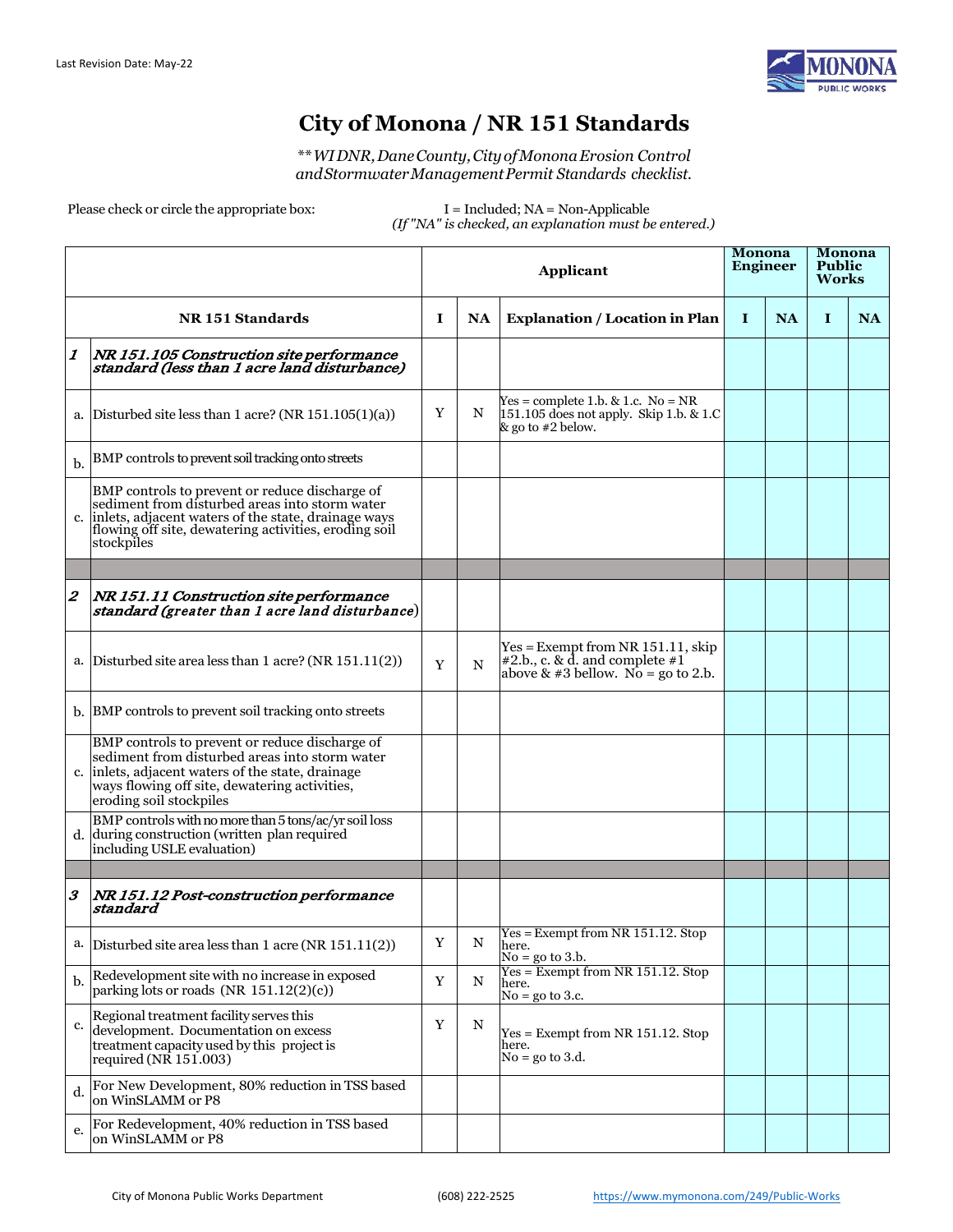

| f. | Peak discharge limited to predevelopment peak<br>discharge rate for 2-yr, 24-hr storm                                                                  |   |   |                                                                    |  |  |
|----|--------------------------------------------------------------------------------------------------------------------------------------------------------|---|---|--------------------------------------------------------------------|--|--|
|    | Project qualifies for infiltration exclusion $\S$ -<br>Per NR 151.12(5)(c)5. Explanation<br>required.                                                  | Y | N | $Yes = Excluded from NR 151.12(5)$<br>(c) infiltration requirement |  |  |
| h. | Project qualifies for infiltration exemption per NR<br>$151.12(5)(c)6$ . Explanation required.                                                         | Y | N | $Yes = Exempt from NR 151.12(5)$<br>(c) infiltration requirement   |  |  |
| i. | Infiltration pretreatment system for parking lots and<br>roadways prior to infiltration                                                                |   |   |                                                                    |  |  |
|    | Residential - Infiltrate 90% of predevelopment<br>$\dot{J}$ . infiltration volume (Maximum of 1% of site area<br>for infiltration system)*             |   |   |                                                                    |  |  |
|    | Residential - Infiltrate 25% of post development runoff<br>k. volume from 2-year, 24-hr storm (Maximum of 1% of<br>site area for infiltration system)* |   |   |                                                                    |  |  |
|    | Commercial - Infiltrate 60% of predevelopment<br>infiltration volume (Maximum 2% of site area for<br>infiltration system)**                            |   |   |                                                                    |  |  |
|    | Commercial - Infiltrate 10% of post development<br>m. runoff volume from 2-year, 24-hr storm (Maximum of<br>2% of site area for infiltration system)** |   |   |                                                                    |  |  |

\* For residential sites not exempted from infiltration, either 3.i. or 3.j. must be included.

\*\* For commercial sites not exempted from infiltration, either 3.k. or 3.l. must be included.